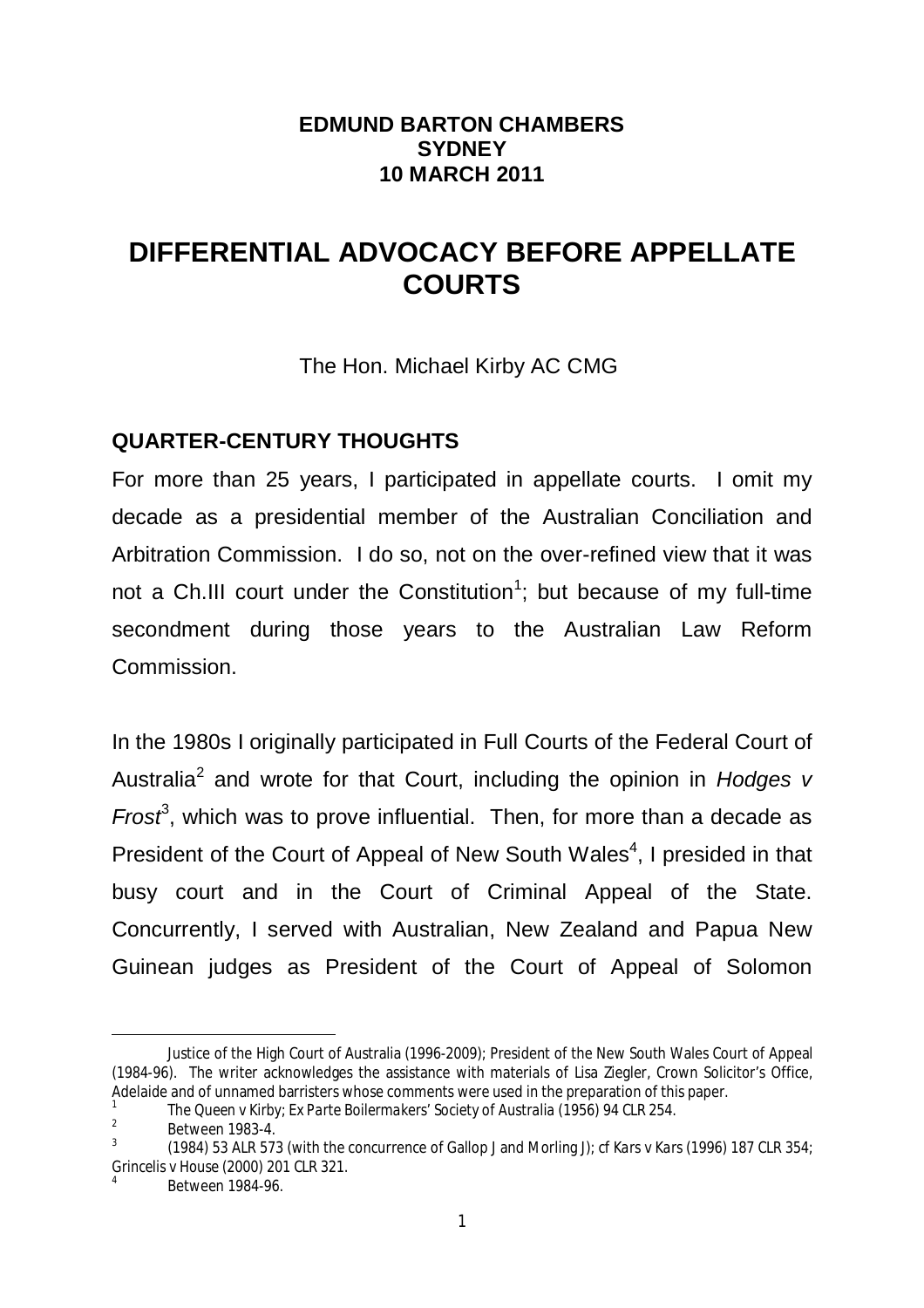Islands<sup>5</sup>, shortly before commencing 13 years of service on the High Court of Australia<sup>6</sup>. Day by day, I watched and read the arguments of advocates and observed their efforts at persuasion.

Over the years, as payback, I made various attempts at collecting the 'sins'<sup>7</sup>, 'rules'<sup>8</sup>, prognostications<sup>9</sup> and hints<sup>10</sup> about techniques of appellate persuasion. As an ultimate gift, I suggested ways by which advocates could imagine the judicial 'moment of decision', so that they could target their persuasion at it<sup>11</sup>. As a kind of bonus, I even threw in some reflections on the changing features of addressing juries of younger citizens, from the X and Y generations and beyond<sup>12</sup>. Given that today judges, like police constables, are looking younger, it must be anticipated that some of the lastmentioned remarks will soon have relevance to the persuasion of judges. One would have thought that my contributions to this *genre* had been well and truly spent.

Now comes a joint request of Justice T.A. Gray of the Supreme Court of South Australia and Professor John Williams of the University of Adelaide, asking me to address the issue of differential advocacy before appellate courts. It was a novel topic, a fact borne out by a futile search of the literature for analysis specifically addressed to the theme. This

 5 Between 1995-96.

<sup>6</sup> Between 1996-2009.

<sup>7</sup> M.D. Kirby, "The Seven Deadly Sins of Appellate Advocacy" in New South Wales Bar Association, *Bar News*, Winter 1985. See also *Bar News*, Summer 2010-11, p.36.

<sup>&</sup>lt;sup>8</sup> M.D. Kirby, "Ten Rules of Appellate Advocacy" (1995) 69 ALJ 964.

<sup>9</sup> M.D. Kirby, "The Future of Appellate Advocacy"(2006) 27 *Australian Bar Review* 141.

<sup>10</sup> M.D. Kirby, "Maximising Special Leave Performance in the High Court of Australia" (2007) 30 UNSWLJ 731; M.D. Kirby, "Precedent, Law, Practice and Trends in Australia" (2007) 28 Australian Bar Review 243; M.D. Kirby, "Ten Years in the High Court – Continuity and Change" (2005) 27 *Australian Bar Review* 4.

<sup>11</sup> M.D. Kirby, "Judging: Reflections on the Moment of Decision" (1999) 18 *Australian Bar Review* 4.

<sup>12</sup> M.D. Kirby, "Delivering Justice in a Democracy III: The Jury of the Future" (1998) 18 *Australian Bar Review* 113.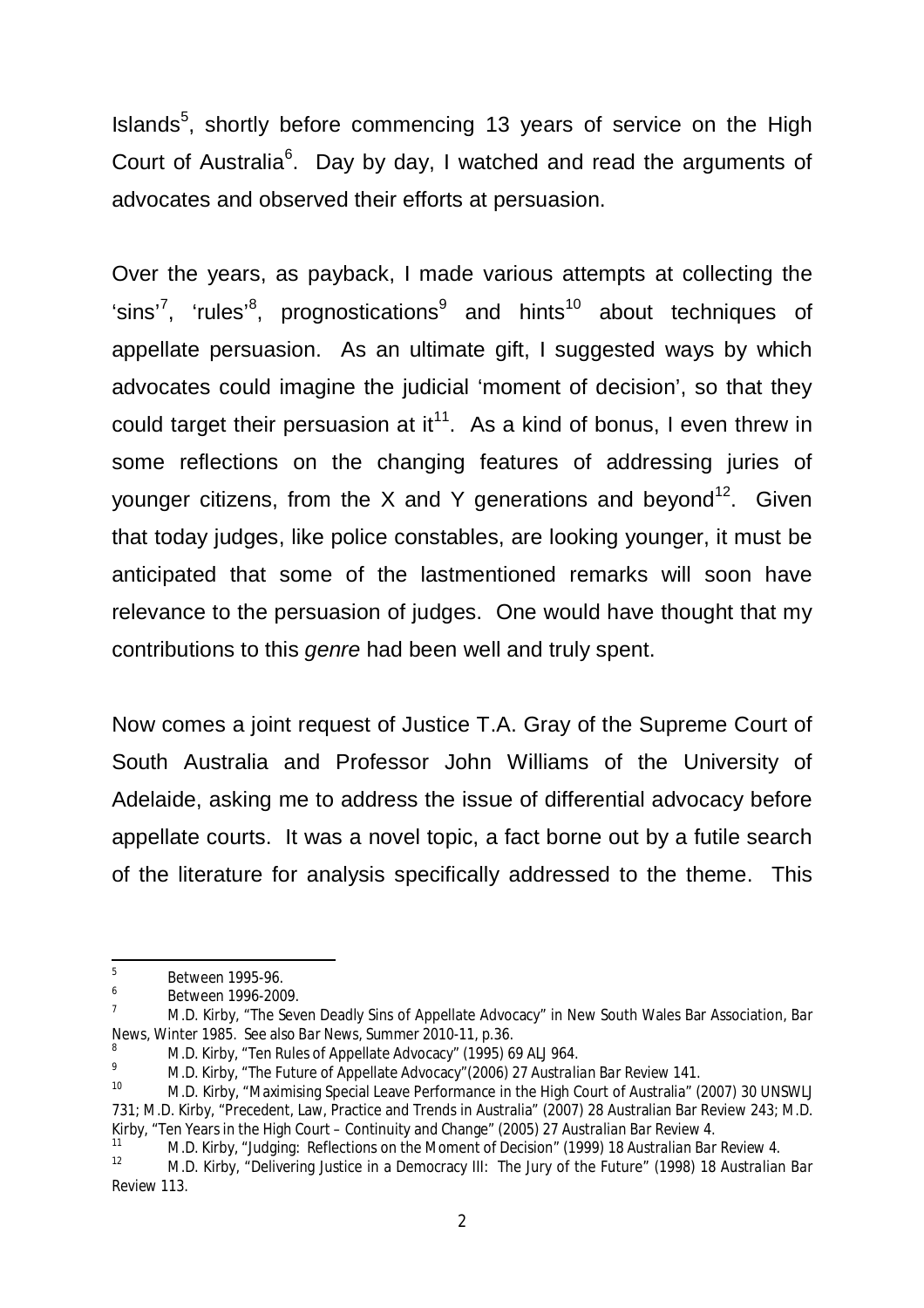was itself surprising, given that articles on advocacy, both oral<sup>13</sup>, written<sup>14</sup> and hybrid<sup>15</sup>, are now so numerous that, simply by the laws of chance, one would have thought that a judge or an advocate would have ventured upon it. Not so. Accordingly, once again I embark on virgin territory.

### *PERRE'S CASE* **AND THE SEEDS OF THE TOPIC**

As I will show, there are particular reasons why Justice Gray was interested in the topic. He was appointed a judge in 2000, a few months after a successful outcome in his last appearance before the High Court of Australia in Perre v Apand Pty Ltd<sup>16</sup> There I witnessed his forensic skills in gaining the reversal of the orders of the Full Court of the Federal Court of Australia<sup>17</sup>.

*Perre* is famous (some might say infamous) amongst the decisions of the High Court in which I participated for presenting several competing theories upon which to sustain the Court's majority opinion<sup>18</sup>. This was that Apand Pty Ltd owed a duty of care, in the circumstances, to the members of the Perre family (for whom Mr. Gray QC appeared), not to cause economic loss as a result of its supply of an infected variety of potato seeds to a neighbour of the Perres. They were operating a short distance away, vulnerable to the spread of the air-borne disease carrying such a defect.

 $13$ <sup>13</sup> See e.g. A.J. Engel, "Oral Advocacy at the Appellate Level" 12 *Toledo Law Rev* 464 (1981).

G.T. Pagone, "Written Advocacy: Writing with Effect and Persuasion". M.H. McHugh, "Preparing and Arguing an Appeal" NSW Bar Association *Bar News* 85 (Winter 2010).

<sup>15</sup> Melissa Perry, "The Art of Persuasion Through Written Word in Appellate Advocacy" (2007) 28 *Adelaide L Rev* 139.

 $^{16}$  (1999) 198 CLR 180.

<sup>17</sup> *Perre v Apand Pty Ltd* (1997) 80 FCR 19.

McHugh J and Hayne J (dissenting).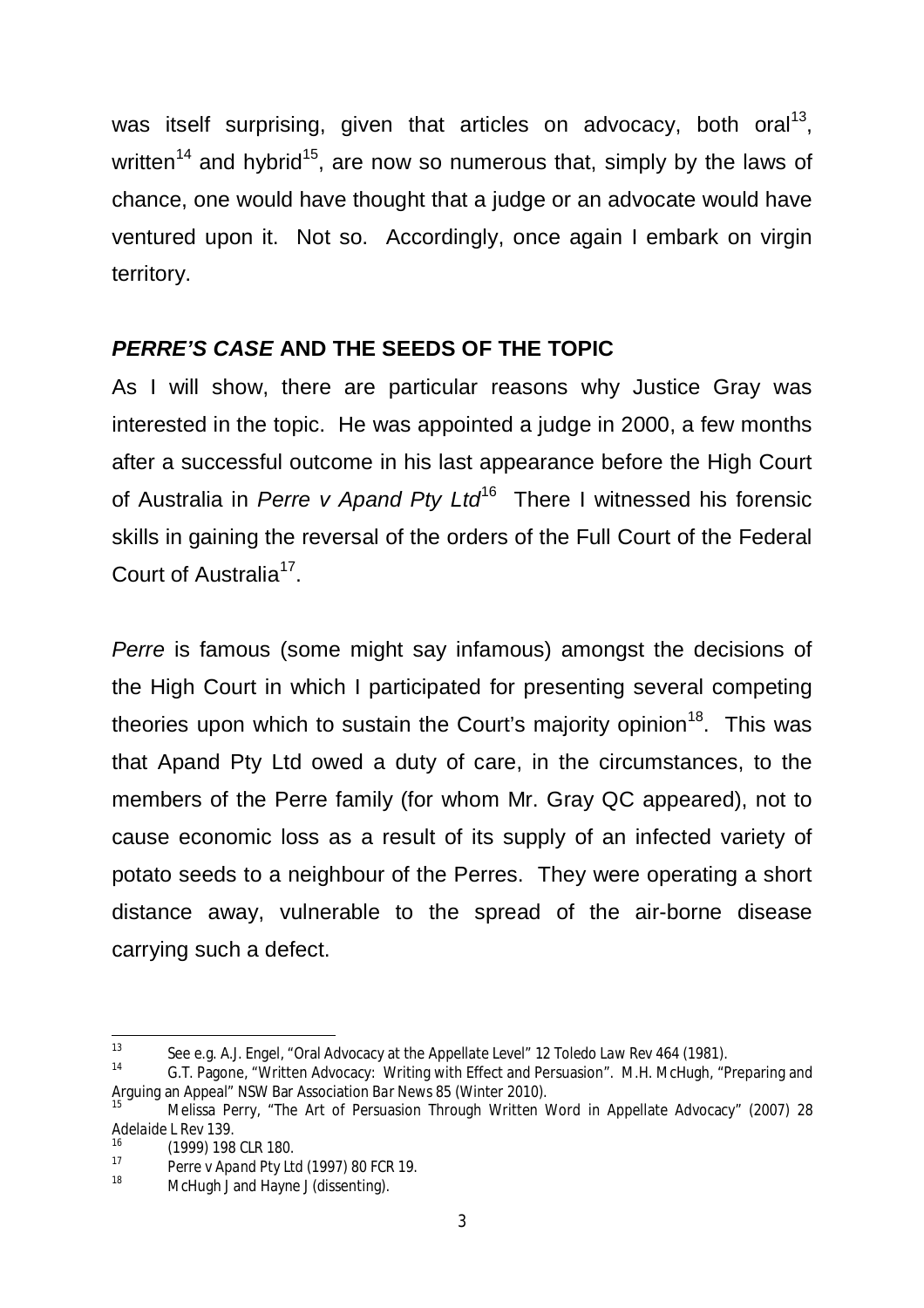Scholars who have devoted a lifetime of study to the law of negligence, and of tort doctrine generally, have rarely experienced such delight in receiving a decision with so many differing permutations and computations of often incompatible doctrines. The case, as I have been assured, is a joy for law teachers to teach. Not only in explaining the Australian law of negligence, as it was then evolving; but also for its use in courses on judicial practice, the law of precedent, jurisprudence and (in those rare places where they still exist) in legal history. *Perre* is one of those cases that can illustrate to law students, preferably in their first year of study of law, the complexities of the discipline, the subtleties of its distinctions and the fine talents of the judges of the nation's highest court: blessed with rare gifts at drawing subtle lines and then expounding and applying them.

Professor Horst K. Lücke, for a long time a faculty member of the law school of the University of Adelaide, even chose the *Perre* case, with all its fascinations, to publish a detailed analysis of the reasoning in *Aufbruch nach Europa*<sup>19</sup>. His contrast between how the courts of Switzerland would have approached such a case<sup>20</sup> and how the High Court of Australia did so, reveals that he was so successful in his analysis as to be rewarded by its inclusion in the *Festschrift* which celebrated the 75th anniversary of the *Max Planck Institut für Privatrecht*. One can only imagine the delight of the German-speaking lawyers of Switzerland, and beyond, on learning about the differential judicial reasoning in Australia that won the case in *Perre* for the then advocate, Mr. Gray.

 $10$ <sup>19</sup> H. Lücke, "Deciding Cases Without the Guidance of Statute or Precedent" in *Aufbruch nach Europa* (Mohr Siebeck).

<sup>20</sup> He points out that the Swiss Federal Court, in a recent decision, confessed to having been influenced by the *Zeitgeist* (spirit of the times).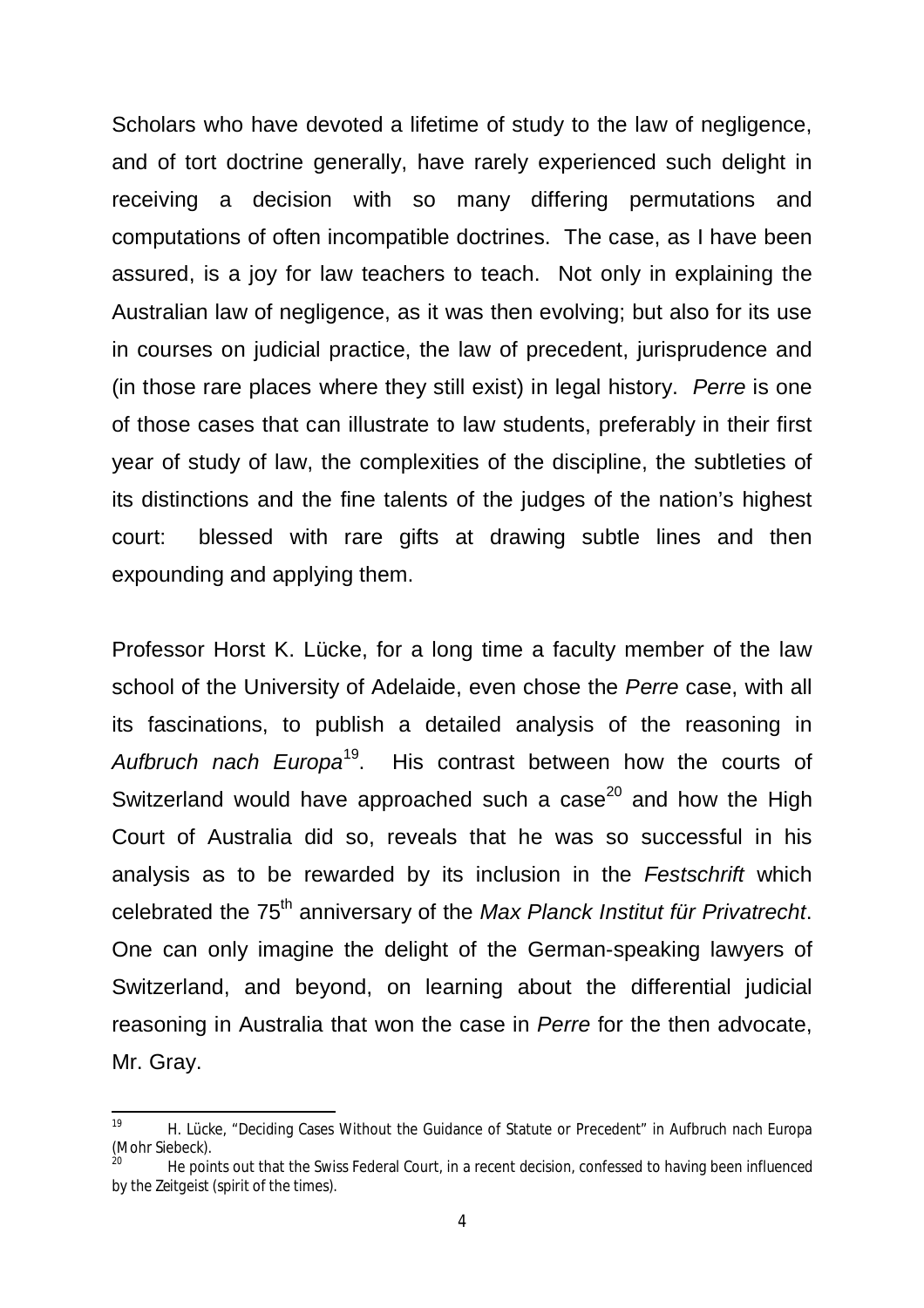So I was not particularly surprised to receive the assignment of such a topic for this contribution. I hope it does not sound ungracious for me to say that I remember the way in which, as an advocate, Tom Gray proceeded to his last triumph before the High Court. It involved deploying a technique, by no means unique in that tribunal. Skilfully, he reminded the Bench of the critical facts in the evidence that tied the wrong-doing of Apand into a physical and moral proximity to the poor Perre family. He showed that they must have known that the Perres would have been grievously damaged by what Apand was up to. Having thus thrown the ball of advocacy onto the field, he then stood back and had only briefly to interrupt the hours of discourse that followed between the advocacy of the several judges; each urging the respective merits of his or her own approaches. I confess that I was not backward myself in urging on all in the courtroom the approach that was attractive to me.

A plurality of the Court (including two dissentients) suggested that the considerations upon which the existence of a duty of care depended were to be found in a combination of factors (in later authorities to be called [unhelpfully in my view] "salient features"<sup>21</sup>), which together combined to demonstrate the existence of the legal duty. This was how the plurality found that the first requirement for the tripartite tort of negligence (duty, breach and consequential damage) was established. Justice Gaudron adhered to an earlier doctrine of a special qualifying relationship of "proximity" or "neighbourhood", drawing on decisions laid

 $21$ <sup>21</sup> *Sullivan v Moody* (2001) 207 CLR 562 at 579 [49]. Cf. D. Mendelson, "Torts", Chapter 32 in I. Freckelton and H. Selby (Eds.), *Appealing to the Future: Michael Kirby and his Legacy*, Law Book Co., 2009, Sydney, 817 at 821 ff; C. Witting, "The Three-Stage Test Abandoned in Australia – Or Not?" (2002) 118 LQR 214.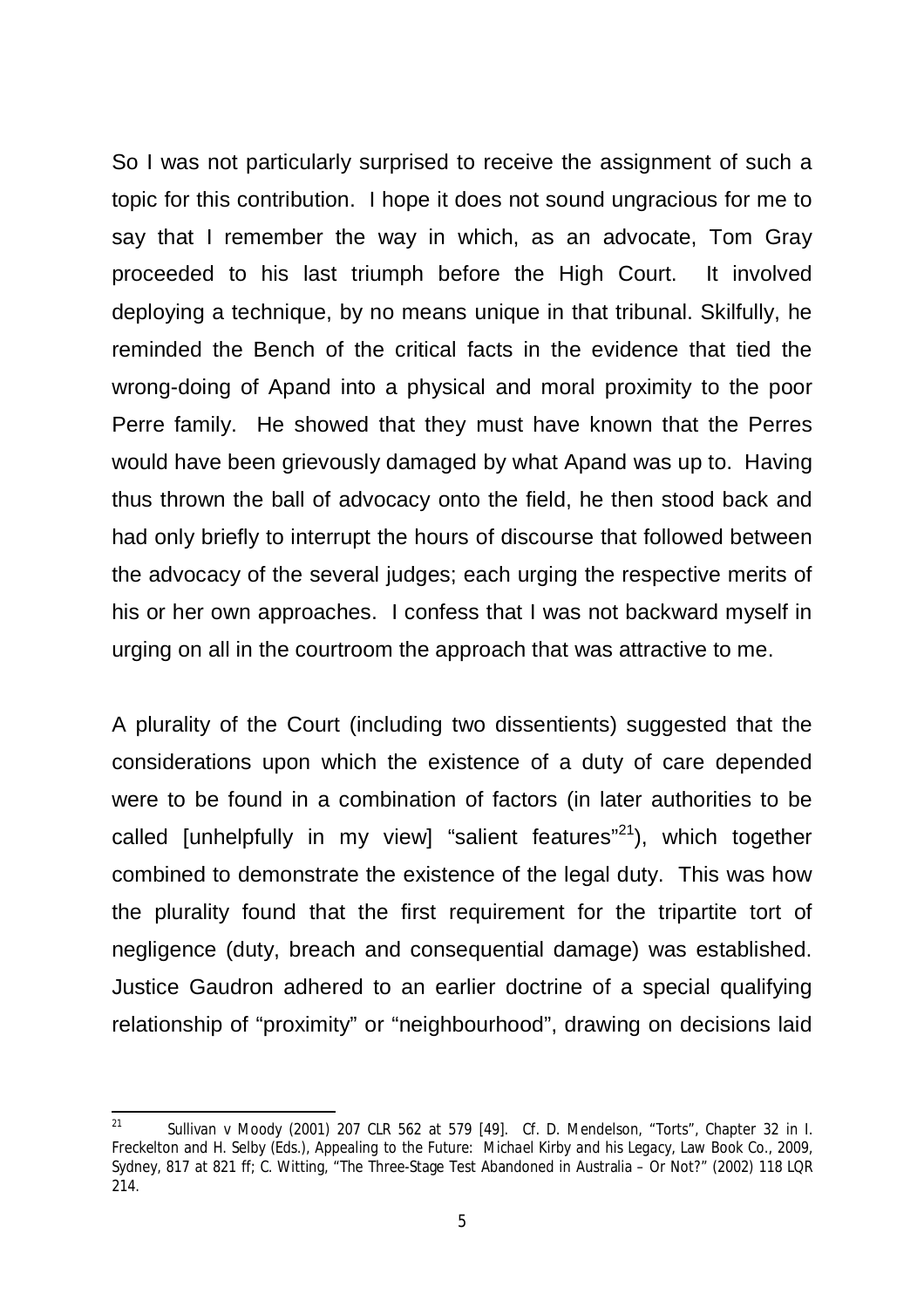down in the Court during her service in the Mason years<sup>22</sup>. I persisted with my then recent embrace of the generic approach to the resolution of such problems that had been adopted in the three stage test expressed in England<sup>23</sup>. I had already endorsed that approach in earlier cases<sup>24</sup>. I was to persist with it in later decisions $25$ . Although the same approach had been followed in other common law countries, it never ultimately secured a majority in the High Court of Australia<sup>26</sup>.

In advocacy in *Perre*, the judges, (occasionally interrupted by counsel<sup>27</sup>), attempted to persuade each other about the correct approach. Getting the approach right was important, certainly to me. Otherwise, the Court would not be fulfilling its duty to give guidance to trial and intermediate courts of Australia. It would simply be continuing, in the particular area of "pure" economic loss, the "dark and uncertain formulae", with empty labels of no content, with which the relevant law had been repeatedly and rights castigated<sup>28</sup>. Not only would other judges not know the governing rule. Nor would legal practitioners or citizens. Nor, indeed, would the High Court itself.

From the point of view of Mr. Gray (possibly even then knowing that he was soon to be released from such toil), it did not particularly matter what the rule was, so long as he won the case for his factually meritorious clients. I can still remember the look of wry bemusement that came over his face as he watched the ball of victory, that he had so

 $22$  $^{22}$  (1999) 198 CLR 180 at 201 [38].

<sup>23</sup> Especially *Caparo Industries PLC v Dickman* [1990] 2 AC 605. See Mendelson, *The New Law of Torts*, OUP, Melbourne, 2007, 391-2.

<sup>24</sup> See e.g. *Pyrenees Shire Council v Day* (1998) 192 CLR 330 at 419.

<sup>25</sup> See e.g. *Graham Barclay Oysters Pty Ltd v Ryan* (2002) 211 CLR 520 at 626 [238]. See also Mendelson, above n21, 824.

 $\frac{26}{27}$  Mendelson, above n21, 821-825.

<sup>27</sup> Cf. *Federal Commissioner of Taxation v Hofnung & Co Lt*d (1928( 42 CLR 39 at 62, per Starke J.

<sup>28</sup> See the collection of epithets stated in *Perre* (1999) 198 CLR 180 at 262-263 [230].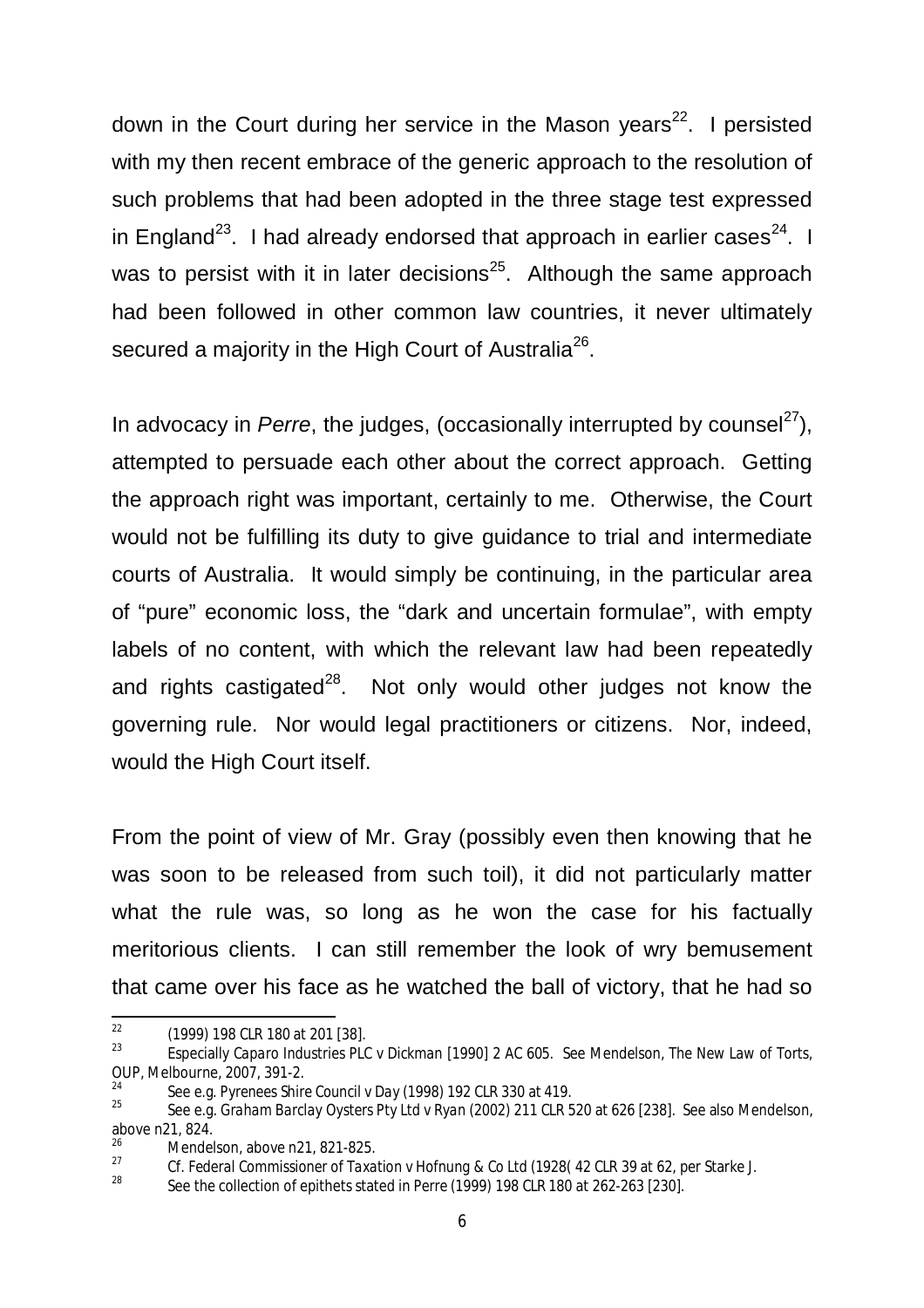deftly thrown to the judges, pass backwards and forwards from one to another: the permutations complicated by the differing views held by those of the majority approach concerning the application of their opaque principle to the evidence at the trial.

Little wonder that, over the ensuing decade, Justice Gray was lying in wait for the opportunity to relive the forensic triumph that he so enjoyed in *Perre*. Yet was his victory truly the product of his deft advocacy? Certainly, it required him to lay the foundation of merit *in the facts*: elaborating, without unduly repeating, the emphases outlined in the written submissions. Of course, he had to be careful not to engender a feeling that the facts of his case (so special for the plurality's view) were so very special as not to yield any legal elucidation and thus to risk the revocation of the grant of special leave.

In short, he had differentially, if you like, to argue his case on alternative hypotheses, sniffing the wind of the "salient features" school favoured by the plurality; but without losing (if he could avoid it) the support of Justice Gaudron's adherence to the "proximity" approach or my own attraction to the *Caparo* three way test, gradually finding favour in Canada and New Zealand, as well as Britain. A good advocate in his position would guard these flanks and then encourage the individual judges to apply their differing approaches in such a way as to favour the outcome that would produce the orders sought by his client.

To be successful with such differential advocacy, counsel must, in part, be fortunate. He or she must preferably be advancing arguments with a precise knowledge (to be derived from the cases) of the current doctrinal position of each of the participating judges: tapping their differing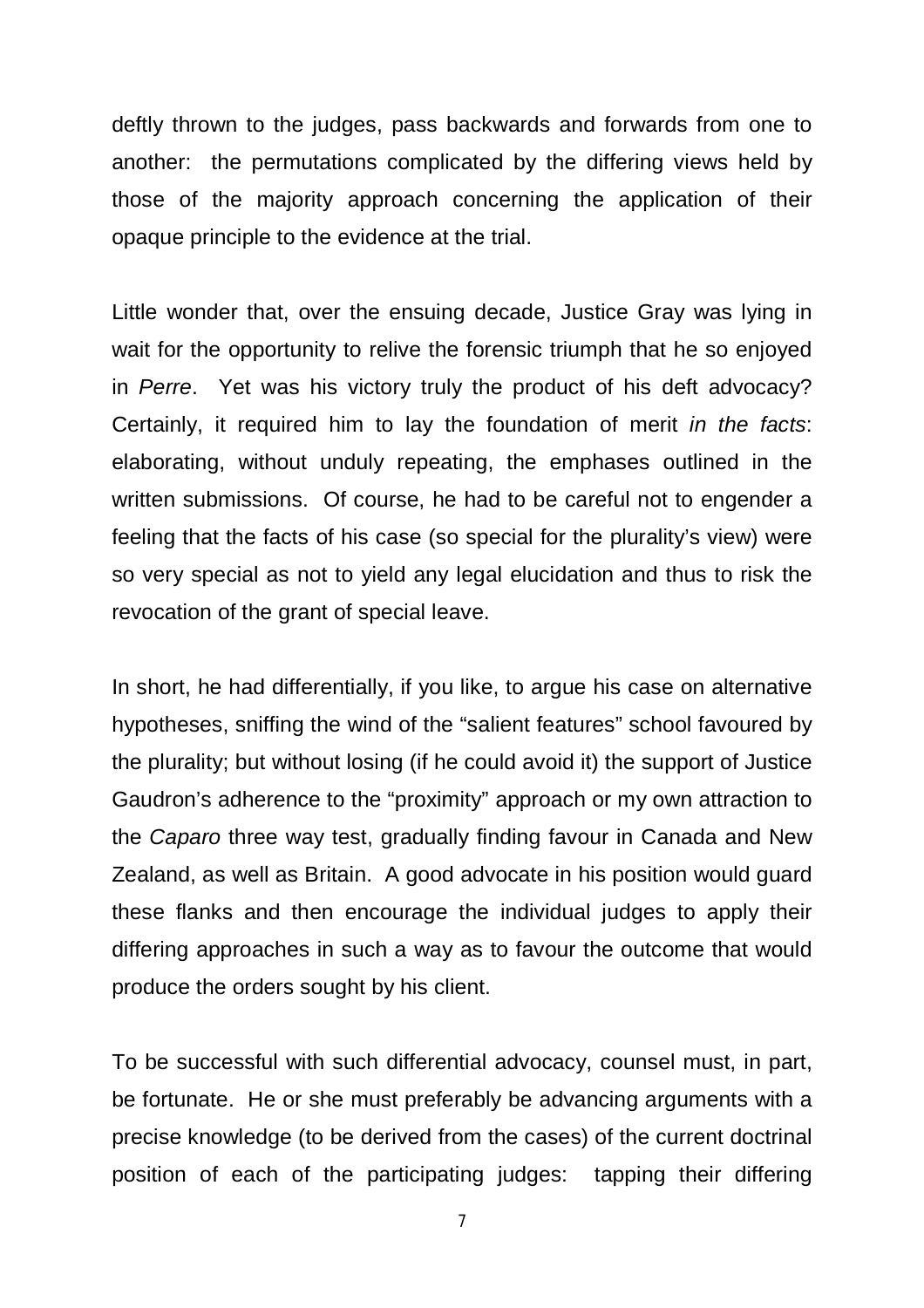approaches and struggling to show how all of them leads ultimately to the desired outcome.

This is true of intermediate courts as well as of a final court. However, the rule is somewhat more difficult to deploy in intermediate courts, at least in Australia. This is because, in such courts, typically only three judge participate (and now increasingly two). Therefore the full range of the opinions in the court may not be on display. They may not even be known, because the pressure of dispositions in intermediate courts is such that fewer multiple opinions tend to be written. The small bench of two or three justices for special leave applications in the High Court likewise makes it more difficult to play the game on those stressful occasions that Justice Gray did so well in *Perre*. Still, in principle, the needs are the same. To know the differentiating judicial approaches, interests and concerns. And then to utilise them in such a way as to hook their respective protagonists, without offending or irritating their opponents.

Such skills in differential advocacy tend, in my experience, to appear best in those advocates who keep abreast of all of the opinions of the appellate courts before whom they appear. Only then will they be fully aware of the sometimes almost imperceptible shifts of doctrine held by the several appellate judges concerned.

In intermediate courts and in the High Court of Australia (the latter ordinarily constituted by five of the seven Justices), the challenge of differential advocacy will often be heightened by the common practice in Australia of not revealing the names of the participating judges until either the afternoon prior to the hearing or, indeed, until the judges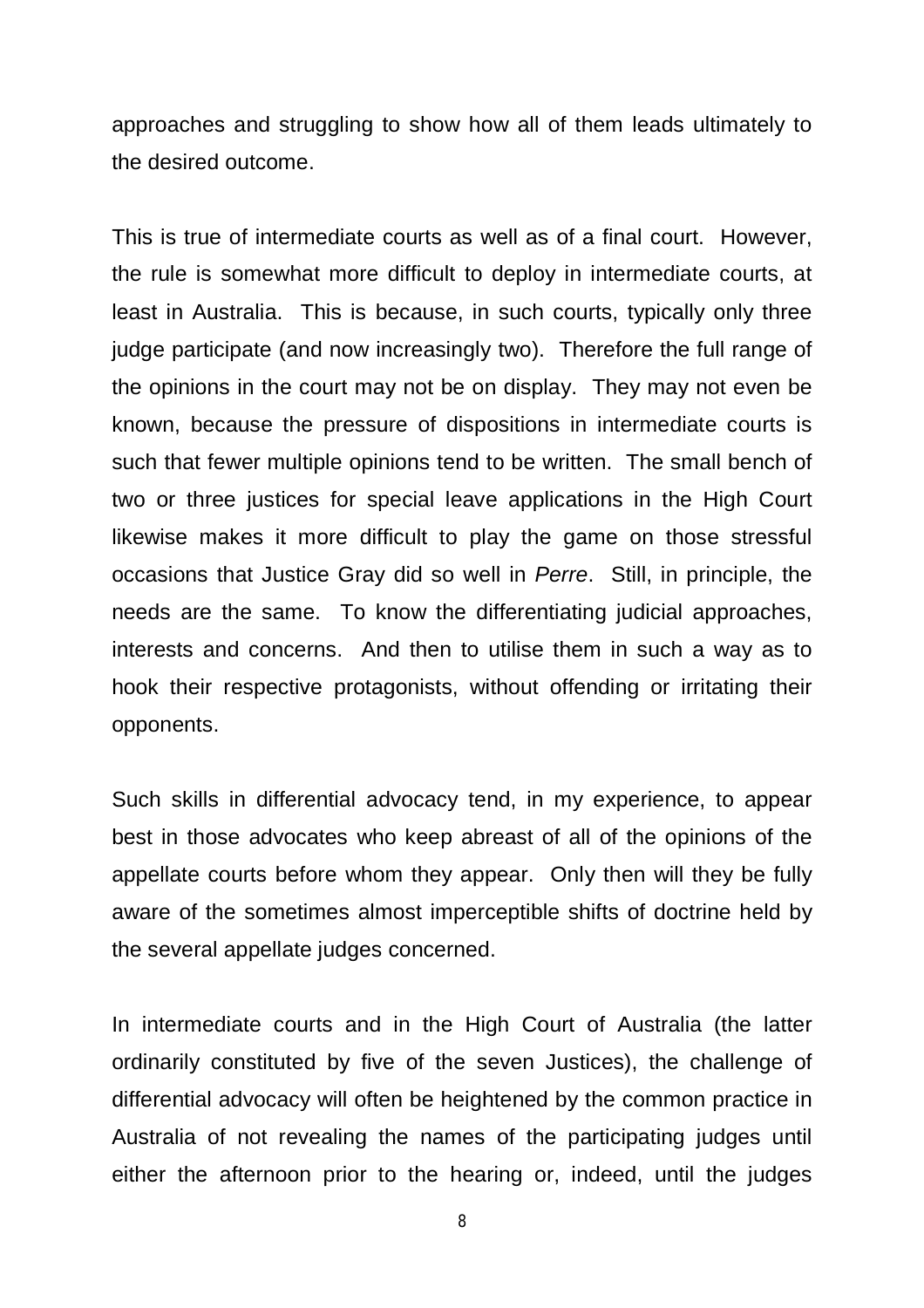actually appear in the court room. This adds a further ingredient of advantage in advocacy to the advocate who keeps abreast of the judicial opinions (and extra-curial writings) of each of the judges who will decide the case. To say this is to acknowledge the role that judicial approaches, interests and attitudes play, at the critical margins, in influencing the outcomes of cases. These are not illegitimate influences. They are part of the realities of any system of law and justice dispensed by human actors.

#### **TARGETING A DISSENTER?**

But in considering differential advocacy, should a professional advocate in Australia ever address arguments in a collegiate court to a potential dissenter? The answer to that question is that no advocate, in my experience, ever enters upon the challenge of appellate advocacy, aiming to lose the case; only to salve the wound by gathering up one or more dissenters whose opinions will demonstrate the errors of their colleagues and the correctness of the advocate's propositions.

It is true that advocacy, involving as it does both intellectual and dramatic qualities, tends to attract to its ranks strong personalities, exhibiting self-confidence and ego. However, to be successful, these qualities must normally be deployed with subtlety. If too much assertiveness is on display, it may irritate, or even threaten, the judicial decision-maker or needlessly upset his or her cultural expectations or notions of due modesty. Skills in jury advocacy, which may sometimes call for the exhibition of forensic flair and dominance, tend to be less on display in Australian appellate courts. There the dialogue (especially in intermediate courts) is generally more in the nature of a conversation between Bench and Bar. An advocate "showpony" who overrides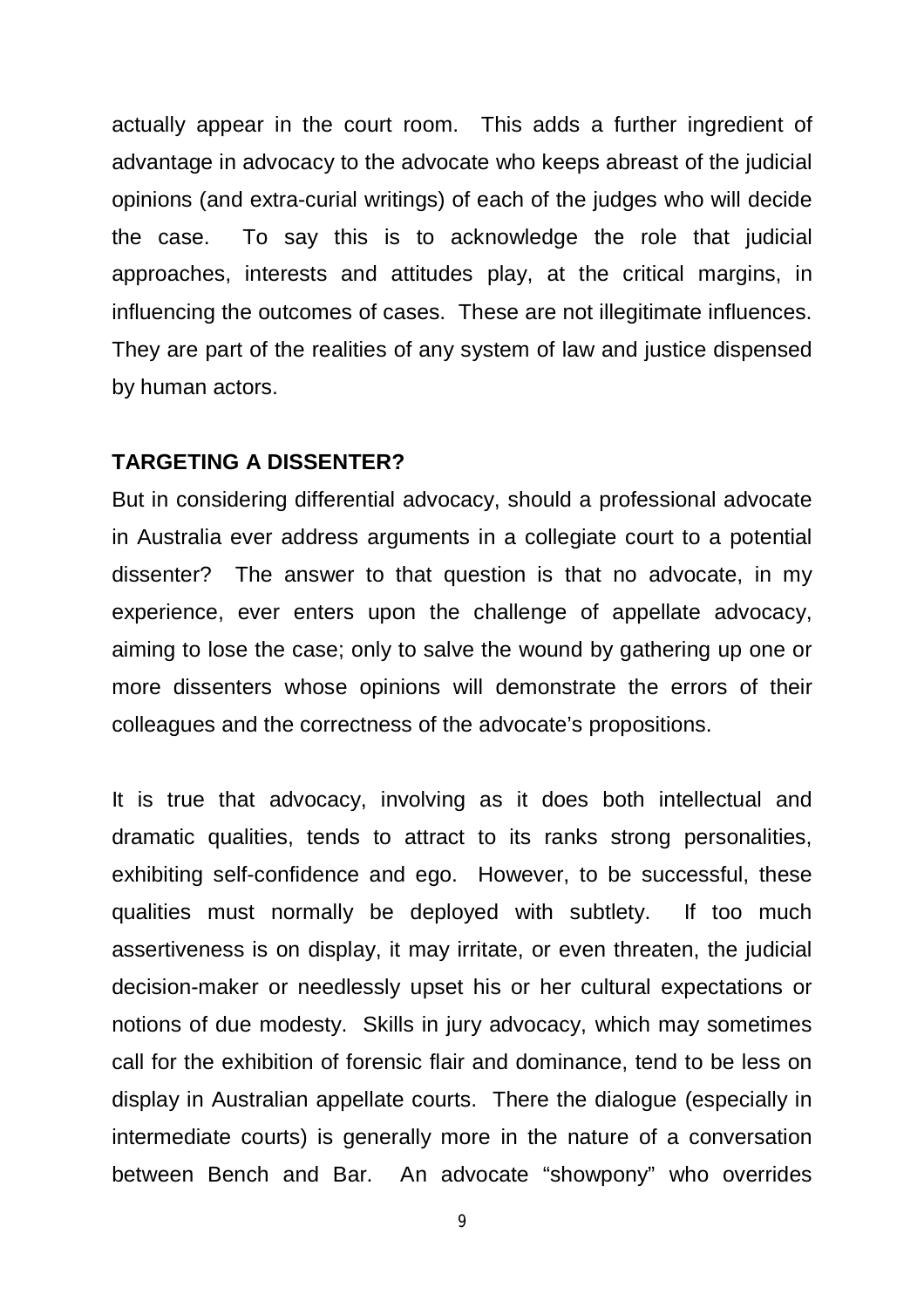judicial questions or talks down to the judges and simply seeks to stroke his or her own ego, will quickly come to be known as such. Courage in an advocate, in the cause of the client, is a vital ingredient. The very art of advocacy or persuasion is generally aimed at "creating or changing perceptions to influence the result"<sup>29</sup>. That result is success for the client, either total or partial, as the circumstances permit. It is not to settle for defeat; nor to accept that outcome, in a contested matter, until it is finally and definitely determined by the orders of the court.

There are, however, cases where, depending on the court concerned, the state of binding authority may mandate a particular outcome in a case before that court. In such an instance, both in written and oral submissions, the advocate may have eyes on a further appellate challenge, hoping to reach a court with the jurisdiction and authority to reverse the adverse holding and to substitute a statement of the law that will result in orders favourable to the client. Many a time, sitting in the New South Wales Court of Appeal or Court of Criminal Appeal, I witnessed counsel of high talent submitting that a principle of law binding on my Court, applied below, was wrong and asking that a submission to that effect be noted, so that it could be reserved as an issue in the case for later argument before the High Court. Doing this is entirely consistent with directing advocacy towards influencing the *ultimate* result, favourable to the client.

Sometimes in a court of appeal, the state of the law on a particular subject is unclear or uncertain. In such a case, it would, in my view, be entirely proper for an advocate, contemplating a further appeal, to seek

<sup>29</sup> <sup>29</sup> G. Hampel in K. Marshall, "War Crimes Prosecutors Set to Learn Art of Persuasion" *Monash News*, December 2002, 8.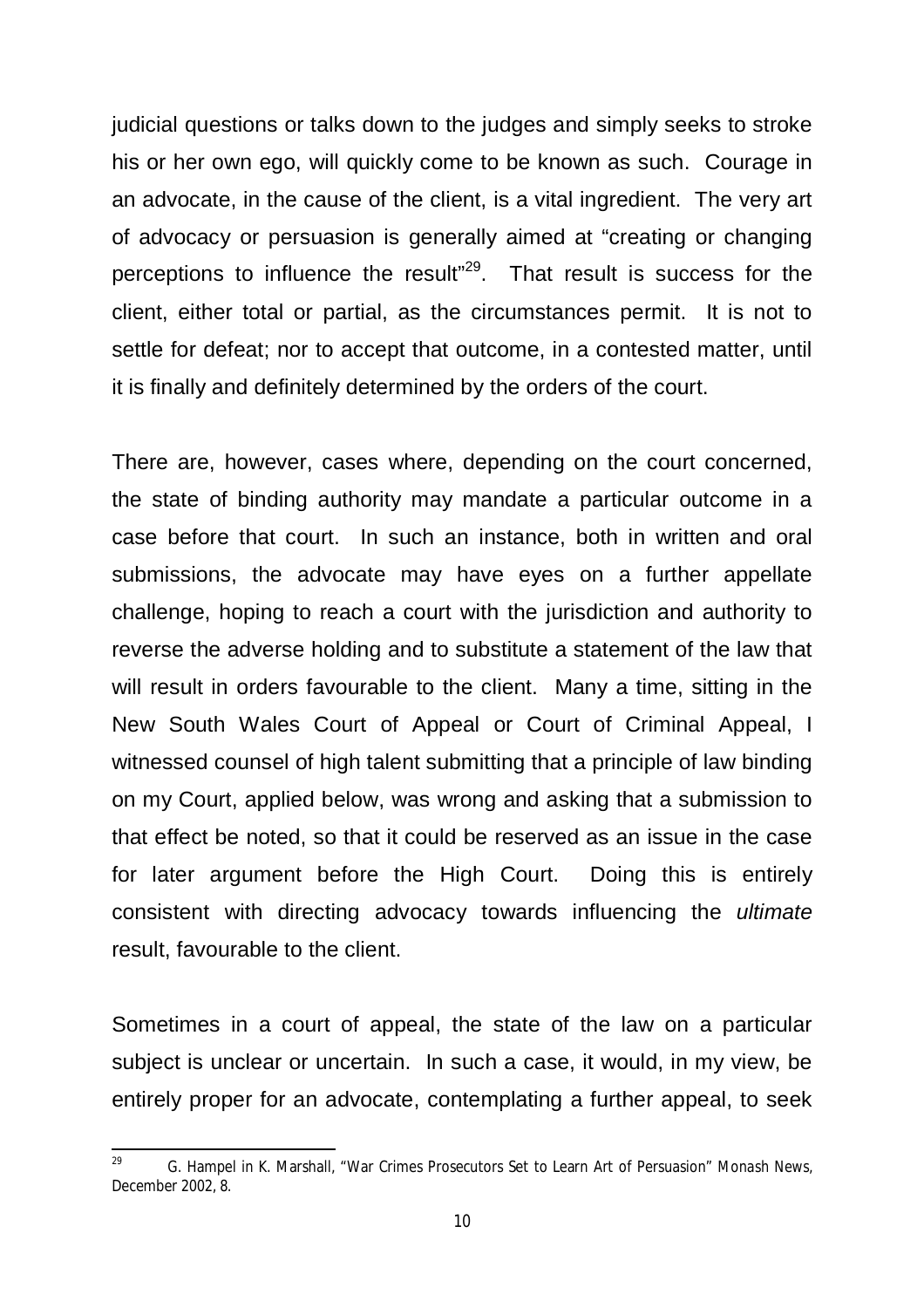to strengthen the client's hand by endeavouring to persuade one (or more) of the intermediate judges to express a view different from the majority. Before me, in the Court of Appeal, this happened on many occasions – as in a case concerning to right to reasons for administrative decisions at common law<sup>30</sup>; a case concerning the principles applicable to patient access to their own medical records $31$ ; and a case involving a claim for damages for so-called "wrongful birth" $32$ .

In each of those cases, in the Court of Appeal, one judge was persuaded to dissent and to express his dissent forcefully. The existence of a dissent in the intermediate court is undoubtedly a factor that can prove relevant to the consideration by the High Court panel of whether to grant, or refuse, special leave to appeal. Special leave was granted in each of the foregoing cases. In one of them, the Court of Appeal was reversed<sup>33</sup>. In another, it was confirmed on different grounds<sup>34</sup>. And in the third, the matter settled, but the Court of Appeal's approach was later effectively upheld by a majority in the High Court<sup>35</sup>. In each case, and many more that could be mentioned, the advocate, addressing attention to the *ultimate* outcome of the contest, would certainly conform to duty to the client by seeking to gather up the majority, or if not, at least one judge who would express reasons explaining why the case was important for legal principle or doctrine and why the majority opinion was wrong as a matter of authority, principle or policy.

 $30$ <sup>30</sup> *Osmond v Public Service Board of NSW* [1984] 3 NSWLR 477 (CA) (Glass JA dissenting).

<sup>31</sup> *Breen v Williams* (1994) 35 NSWLR 522 (CA) (Kirby P dissenting).

<sup>32</sup> See e.g*. C.E.S v Superclinics (Aust) Pty Ltd* (1995) 38 NSWLR 47 (CA) (Meagher JA dissenting).

<sup>33</sup> *Public Service Board of NSW v Osmond* (1986) 159 CLR 656.

<sup>34</sup> *Breen v Williams* (1996) 186 CLR 71.

<sup>35</sup> *Cattanach v Melchior* (2003) 215 CLR 1.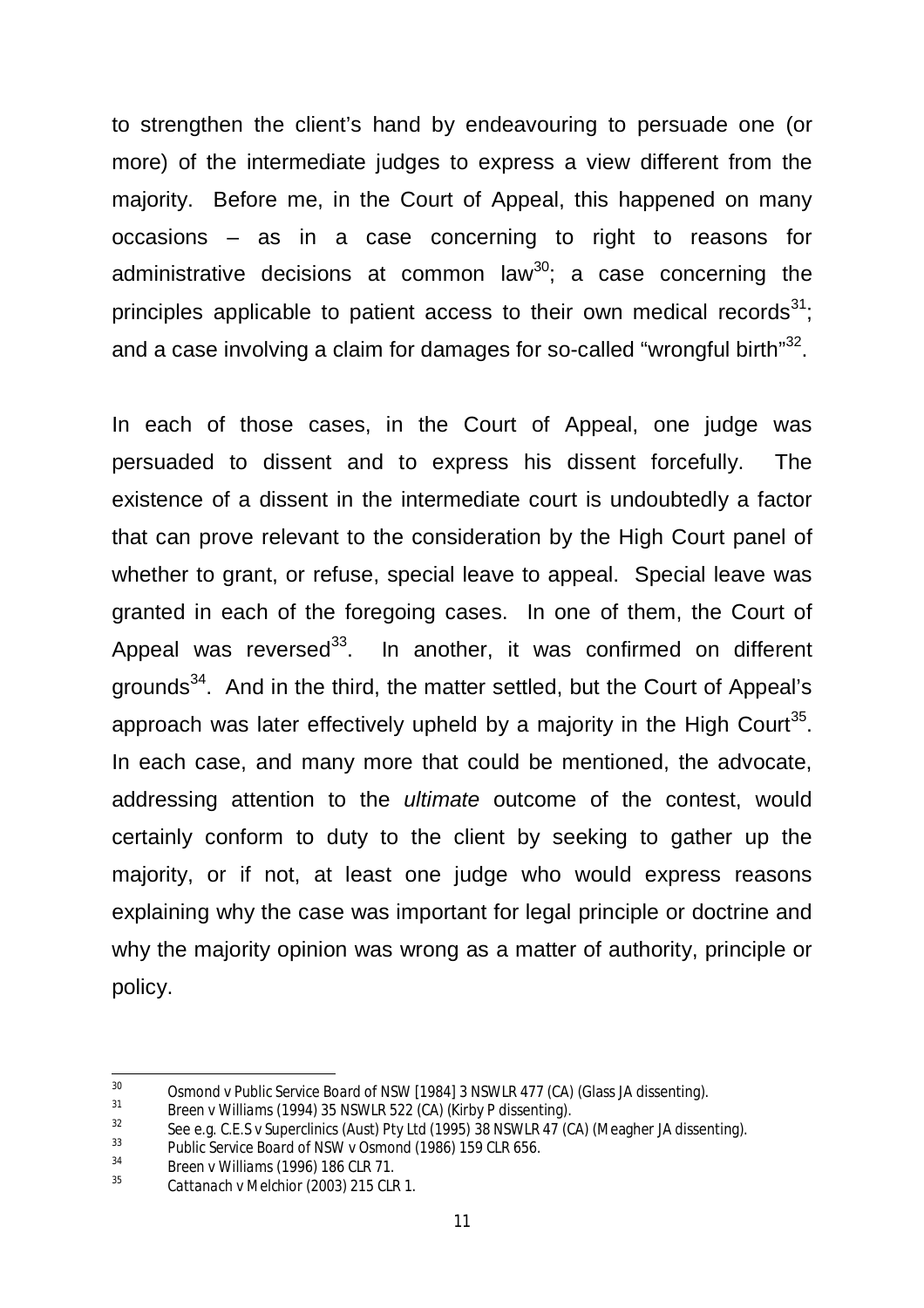But what of the High Court? If, unlike the relative plain sailing that Tom Gray enjoyed in *Perre*, the writing quickly appears on the wall of the Number 1 Court suggesting that the numbers are stacked against the advocate, should he or she search out the lonely dissenting voice, as an 'appeal to the future' for the ultimately correct evolution of sound legal doctrine? In short, should the advocate, in such circumstances, take eyes off the interest of the client (which is to win) and address the larger and more elusive (arguably noble) target of a correct or preferable statement of the law?

Given that, from first to last, the duty of an advocate of our tradition is to advance the lawful interests of the client (consistent with duties owed to the court itself), there are still, in my view, difficulties in suggesting a residual obligation to the state of the law. In a well-known article on appellate advocacy in the United States of America, Judge Albert J. Engel<sup>36</sup> cautioned advocates to know the part they play in assisting the iudicial process $37$ :

"Speak to your client, if you wish to please him and increase your fees. Speak to posterity, if you want to run for Congress or to have your words chiselled in marble. But speak to the three judges who will be deciding your case if you want to win it. To achieve a successful result, it is vitally important to consider who these judges are and what their particular problems may be in deciding the appeal."

Because no cause is ever lost until judgment is delivered and the orders are pronounced, an advocate should not, in my view, ever abandon the client's interests. These are to persuade all of the judges (or at least a majority) to favour the client's propositions. Sometimes judges change their mind between oral argument and disposition. To the end of the

<sup>36</sup> <sup>36</sup> Circuit Judge, United States Court of Appeals, Sixth Circuit.

Above  $n13$ , at  $467$ .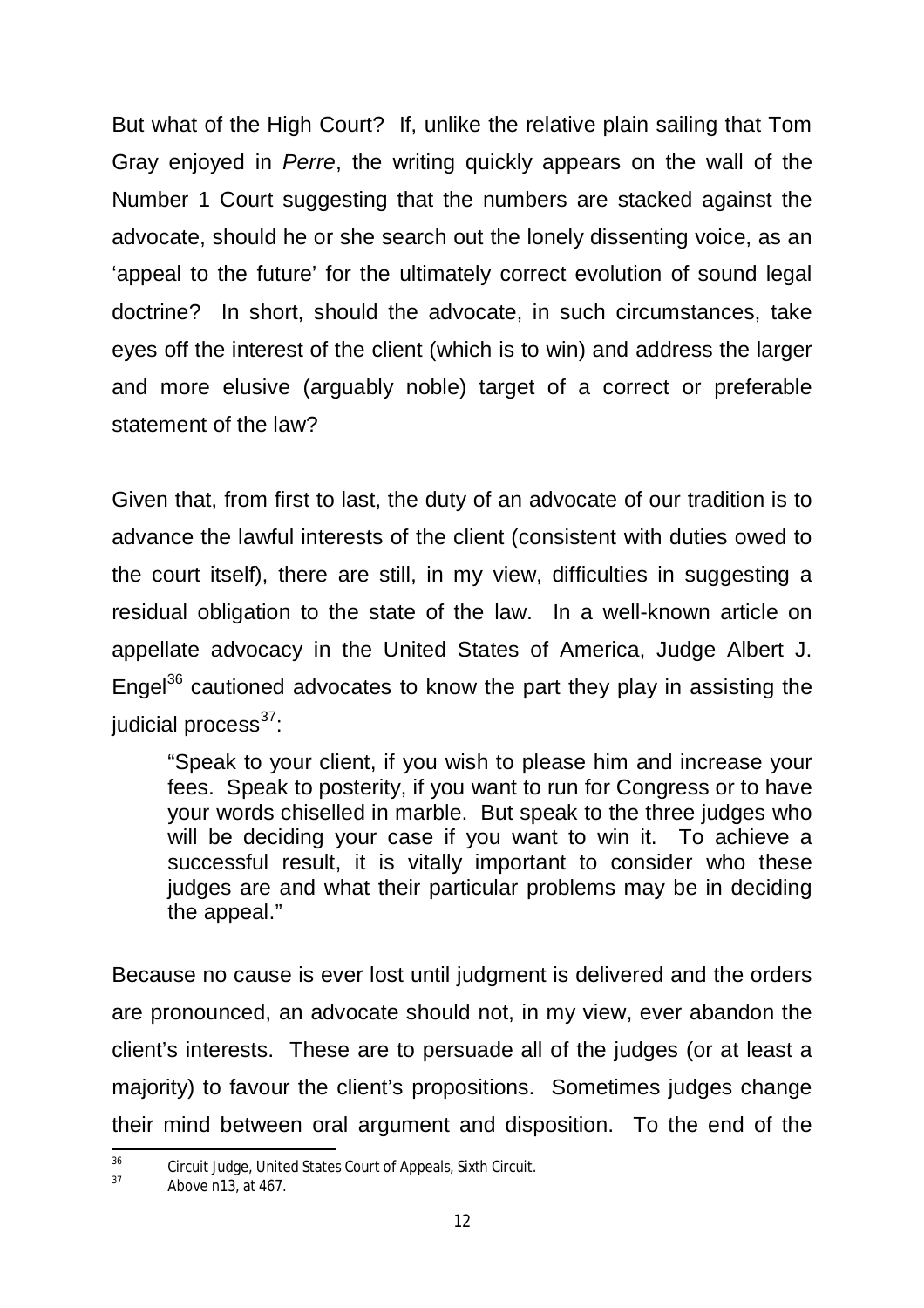advocacy, the persuader should be seeking to demonstrate the problems of authority, principle or policy<sup>38</sup>, that stand in the way of the opponent's submissions.

During the heat of argument, the advocate may suspect the coming outcome. He or she may foresee the adverse orders of the collegiate court. However, certainty is all but impossible. Either the judges or some of them may still be undecided. Or they may be decided then but later alter their conclusion.

The latter happened to me on many occasions during my judicial life. Often it was as a result of re-reading the record of oral advocacy in transcript and realising an insuperable difficulty for the hypothesis that I had initially embraced.

A good illustration is *Minister for Immigration and Multicultural and Indigenous Affairs v B & Anor*<sup>39</sup>. That was an appeal to the High Court of Australia from the Full Court of the Family Court of Australia<sup>40</sup>. That court had upheld a submission that it had a general jurisdiction under the *Family Law Act* 1975 (Cth), s67ZC or s68B, to direct the Minister for Immigration to release two children held in immigration detention, on the basis that their detention was harmful to their welfare. In argument, it was pointed out that such detention was contrary to Australia's obligations under the United Nations *Convention on the Rights of the Child*. Under that Convention (to which Australia is a party), detention of a child "shall be used only as a measure of last resort and for the

<sup>38</sup> <sup>38</sup> *Oceanic Sunline Special Shipping Co Inc v Fay* (1988) 165 CLR 197 at 211.

 $\frac{39}{40}$  (2003) 219 CLR 365.

<sup>40</sup> *B v Minister for Immigration* (2003) 199 ALR 664.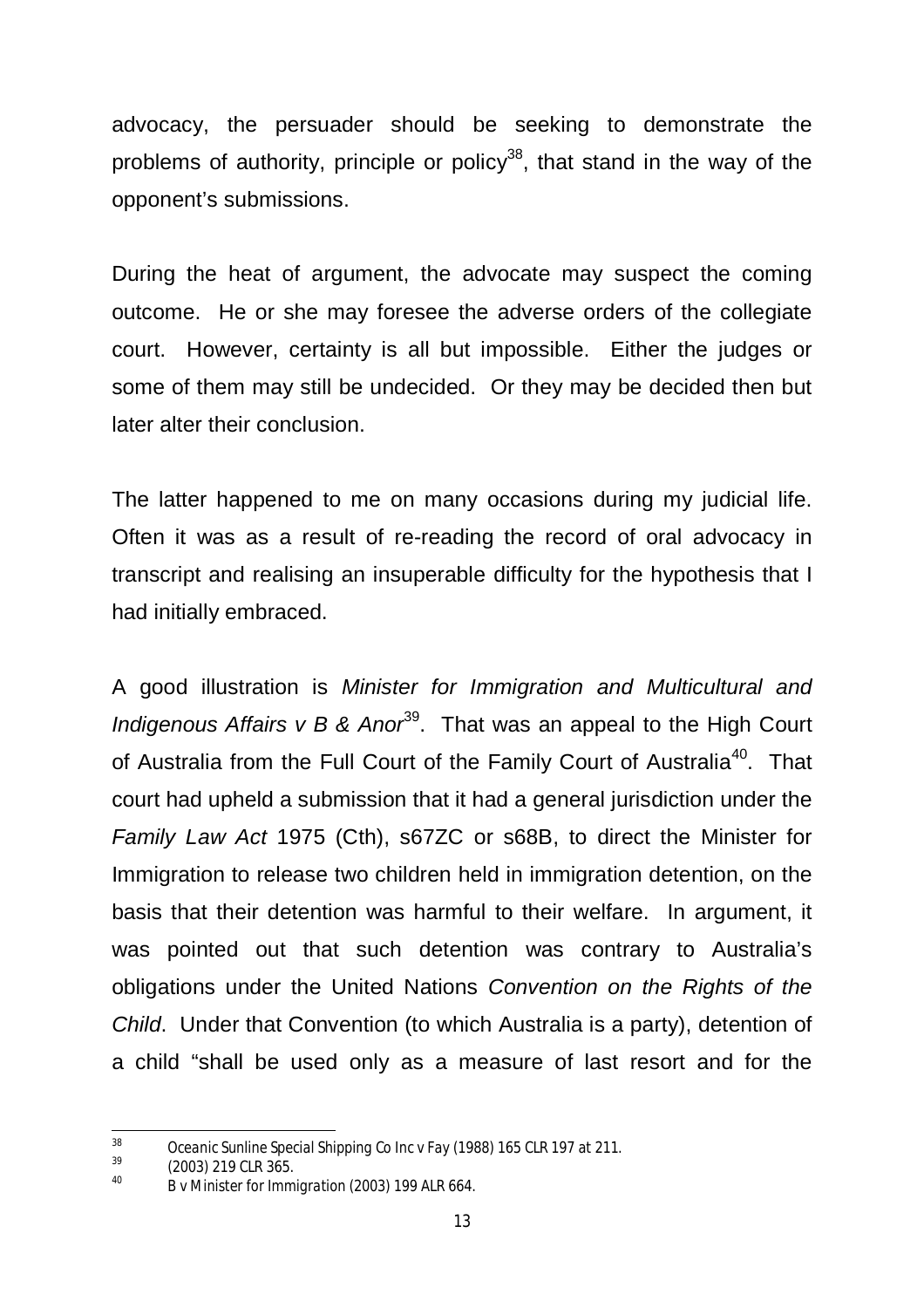shortest appropriate period of time<sup>"41</sup>. Under the Australian *Migration Act*, such detention was effectively required to be automatic, immediate and where necessary, prolonged.

Because of my respect for the principle that Australian domestic law should, where possible, be interpreted so as to conform to universal human rights norms<sup>42</sup>, particularly where the international law has been accepted by it (through ratification of the relevant treaty), I was at first inclined to uphold the decision of the Full Court. I departed the oral hearing convinced that such would be my outcome.

However, in considering the submissions in the case, I came upon two impediments, which loomed like great icebergs in the way of such a conclusion. The first was the detailed demonstration, in the written and oral submissions, that the disparity between the treaty requirement and the provisions of the *Migration Act* had been expressly and repeatedly drawn to the notice of the government and the Parliament by departmental officials. This was not a case where an Act might accidentally have infringed one of Australia's international obligations $43$ .

Secondly, the record of argument and written submissions drew attention to specific provisions of the *Migration Act* relating to the search of children in detention. These made it impossible to read the general provisions for detention down, so as to be applicable only to adults<sup>44</sup>. Faced by these obstacles, my conclusion was changed. I was required to uphold the submissions of the Minister. Objectionable though I

 $\overline{11}$ <sup>41</sup> *United Nations Convention on the Rights of the Child*, Art.37(b).

<sup>42</sup> See e.g. *Mabo v Queensland [No.2]* (1992) 175 CLR 1 at 42 per Brennan J.

 $^{43}$  (2004) 219 CLR 365 at 423-425 [162]-[172].

<sup>44</sup> (2004) 219 CLR 365 at 422 [156]-[159].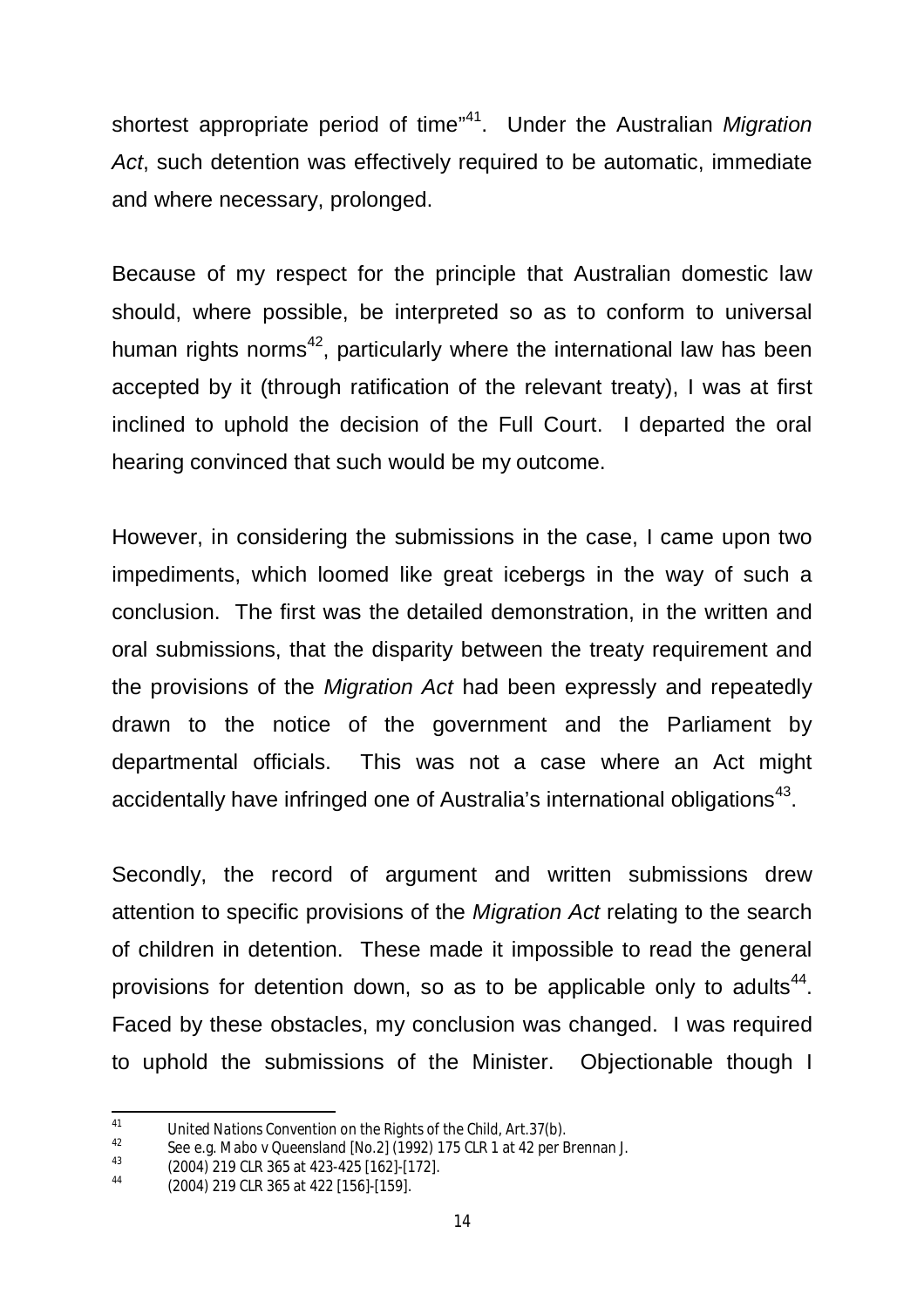considered mandatory detention of children to be, as a matter of principle or policy, the statute and its history obliged me to uphold its application, no argument as to its constitutionality having been advanced.

Cases of this kind happen all the time in appellate hearings. Differential argumentation in the High Court should rarely, if ever, give up on persuading the judges or settle for some lesser prize of dissenting vindication.

An advocate, with experience in the High Court, was asked by me whether he thought it would ever be warranted to target and possibly to stimulate, a dissent. His answer was in point: $45$ :

"I cannot imagine what you are on about. Frankly, this is egomania territory. The advocate has one purpose and one purpose alone: to advance his/her client's cause by every legitimate means. Along the way, some interesting law may be raked over. But getting to a win is what matters. Counsel do not turn up thinking, well, I better run an argument for [Justice X's] sake in case I can't get any of the others and [X] will give me a nice dissent. One can make mistakes in not trimming an argument more in tune with past dissents. But that course runs the obvious problem of offending and alienating other members of the court. ... The law is not only hierarchical but very clannish. At the end of the day, the greats in this game (and Sir Maurice Byers was the greatest of my lifetime) managed to synthesise the various views as they come tumbling off the Bench, so that the entire Bench feels as though it is being looked after and given The Answer, as each member is looking differently at the problem. That "political" ability to be appealing to all is probably the magic art at its finest."

 $\overline{AB}$ 

Email dated 30 December 2010 on file with the author.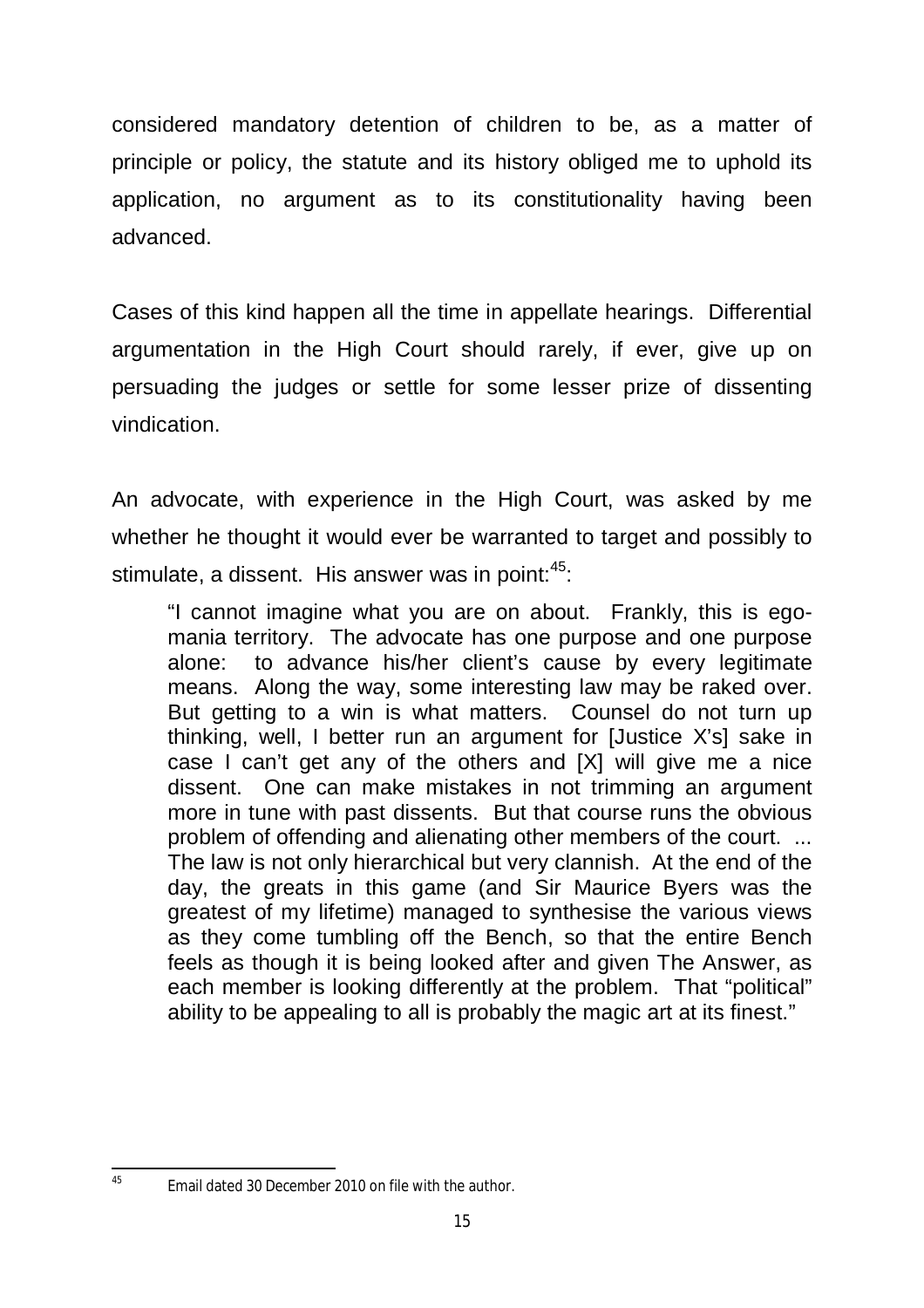### **HANGING ON WITHOUT UPSETTING**

In these last remarks lie the germs of an important idea for differential advocacy before multi-member appellate courts. Similar ideas were expressed earlier, with larger delicacy, by Sir Anthony Mason, writing in 1984 in the context of oral advocacy<sup>46</sup>:

"The able appellate counsel, alive to the possibility that he may need to adjust his case in light of the Court's reaction to his argument, preserves some degree of flexibility in the expression of his submissions, knowing that what attracts one judge may repel another."

This very point can be illustrated by reference to the two cases already mentioned, namely *Perre* and *MIMA v B*. In the first case, advocates at the bar table knew, from earlier authority, that I was attracted to the *Caparo* formulation on the duty of care, also being embraced overseas. But they equally knew that it had not proved attractive (even if not yet then been rejected) by the other members of the High Court of Australia. To the majority, this may have seemed simply my undue fascination with legal concepts. This, it might be thought, probably derived from my time with all those academics in the Law Reform Commission. It was out of keeping with the plurality's view of the practical, and basically factual, analysis necessary to resolving negligence questions. It smacked of a civilian, even conceptual, approach.

For Mr. Gray, in argument, to spend too long advancing the *Caparo* approach (in order to demonstrate that it could be applied favourably to his client) would have been perilous for the good humour of the plurality. I would therefore be the first to understand that he could not do this. At least not for long. But his argument had to provide (as it did) a reference

 $46$ <sup>46</sup> A.F. Mason, "The Role of Counsel and Appellate Advocacy" (1984) 58 ALJ 537 at 540. See also *Perre*, above n15, 143.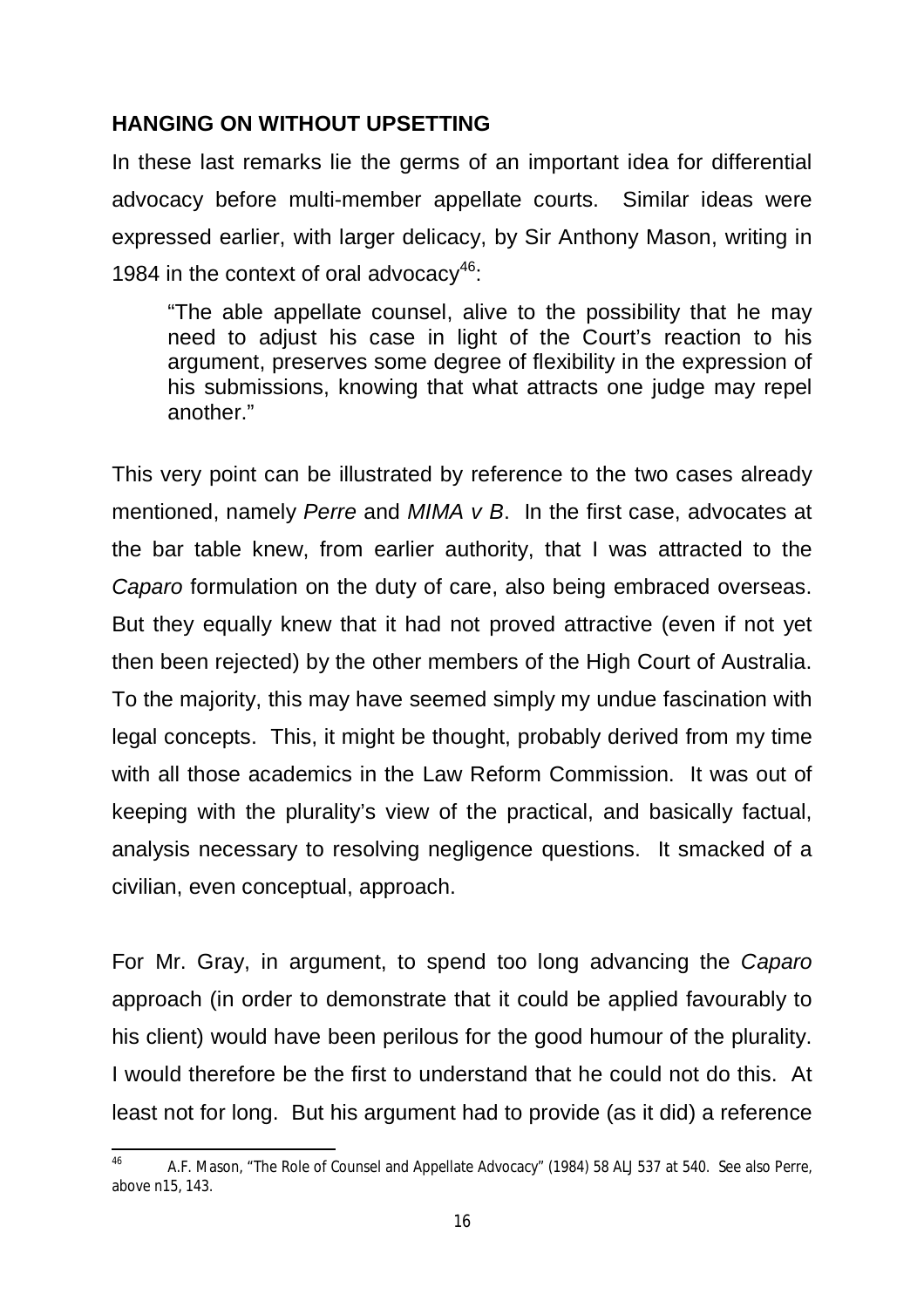to my theory which, after all, had very distinguished overseas judicial support which once would probably even have been imposed as binding on Australia. He was not to know, during argument, how many of the plurality he would win. In the event, he won five on the plurality's legal principle; but lost two on its application to the facts. For all he then knew, he could have lost more. He therefore needed to hang on to my vote, based on a different legal approach.

Likewise, in *B's Case*, counsel for the Minister would have known, from earlier and contemporaneous cases<sup>47</sup>, the attention I often paid to the state of universal human rights law, both in expressing the common law $^{48}$  and in construing ambiguous legislation $^{49}$ .

An informed advocate would, however, have known (or could have discovered from even superficial research) the disagreement, even hostility, felt towards this approach on the part of other Justices of the Court. In due course, that disagreement was to boil over into the *coda* alleging "judicial heresy", appearing in the reasons of Justice McHugh in Al-Kateb v Godwin<sup>50</sup> and then in the strongly expressed dissents of Justice Hayne<sup>51</sup> and Justice Heydon<sup>52</sup>, responding to the majority reasoning in the prisoners' voting case of *Roach v Electoral Commission*. In that case, reference had been made in the majority's

<sup>47</sup> <sup>47</sup> See e.g. *Behrooz v Secretary, Department of Migration, Multinational and Indigenous Affairs* (2004) 219 CLR 486 at 529-534 [125]-[139].

<sup>48</sup> *Mabo v Queensland [No.2]*, above n42.

<sup>49</sup> *Daniels Corp International Pty Ltd v ACCC* (2002) 213 CLR 543 at 580-582 [155]-[159].

 $^{50}$  (2004) 219 CLR 562 at 591-595 [66]-[73] per McHugh J; cf at 617-629 [152]-[190] per Kirby J.

<sup>51</sup> *Roach v Electoral Commissioner* (2007) 233 CLR 162 at 220-222 [163]-[174] per Hayne J.

<sup>52</sup> (2007) 233 CLR 362 at 224-5 [181] per Heydon J.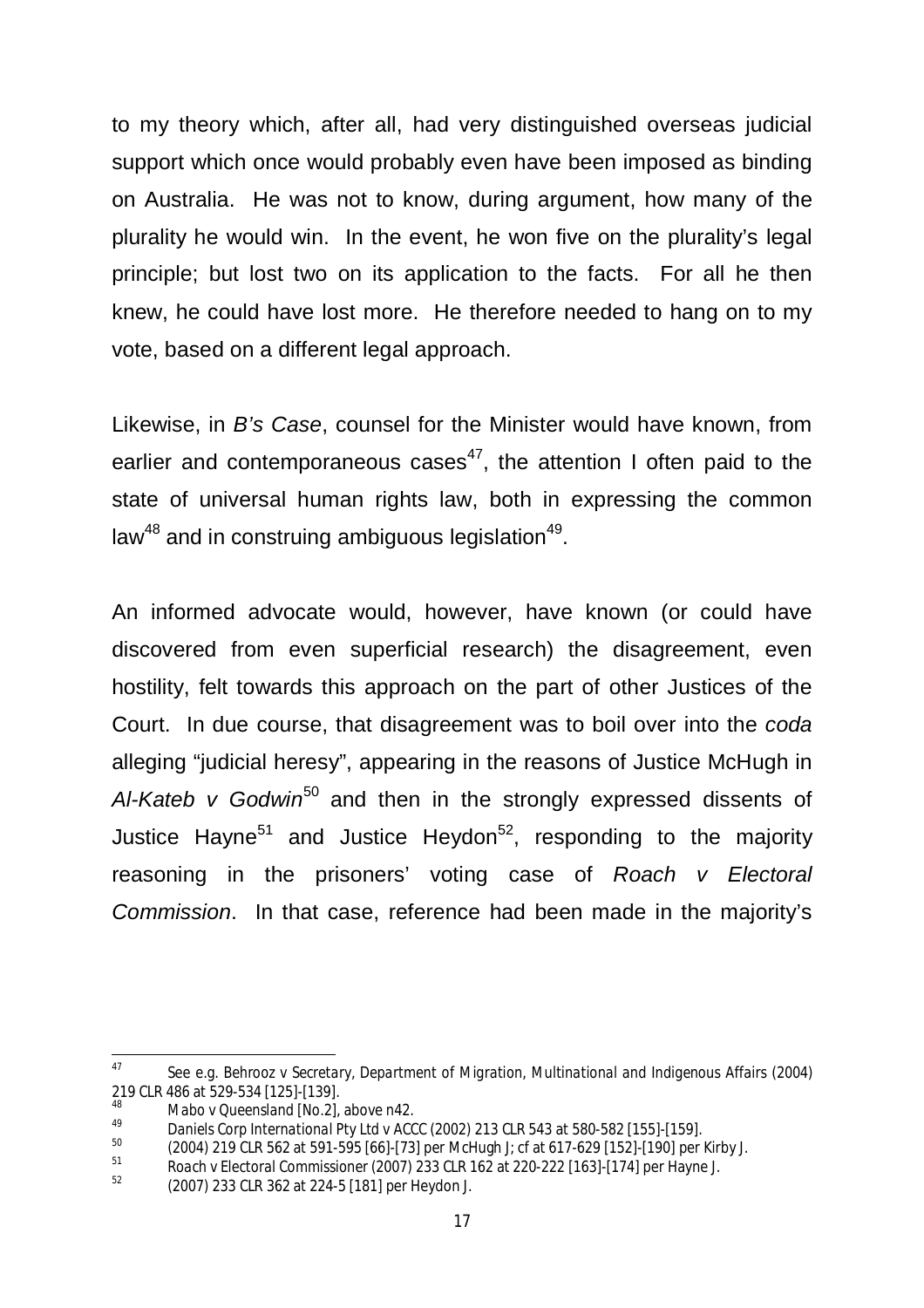reasoning, to analogous decisions based on treaty and other human rights law overseas<sup>53</sup>.

The advocate, confronted by such strongly felt disagreements about basic notions of legal doctrine within the court, is faced with a serious challenge. It is one that the judges themselves fully understand, or should. They cannot expect the opinion of colleagues to be ignored by an advocate performing his or her duty. It would be the antithesis of judicial open-mindedness to attempt to stop arguments being advanced which might have foundations in earlier judicial opinions or the views of current judges. Every judge, by the time they reach an appellate court in Australia, will have a full awareness about the way the law evolves, often building on dissenting opinions, sometimes written long ago<sup>54</sup>.

Generally what is involved in the determination of most ordinary cases is simply a differing view of the constitutional text, of a statute or of the principles of the common law. Upon such matters, the higher one moves in the judiciary, the more readily is it seen that judges can approach the same problem, with the same materials, yet reasonably arrive at different conclusions. In the High Court of Australia, this is especially so since the advent of universal special leave and the abolition of appeals as of right.

The grant of special leave generally means that a panel of the court has accepted that competing arguments exist. It should therefore not be a matter of surprise that they surface at the special leave stage; are

 $53$ <sup>53</sup> (2007) 233 CLR 162 at 177-179 [13]-[18] per Gleeson CJ; and 203-4 [100] per Gummow, Kirby and Crennan JJ.

<sup>54</sup> See generally A. Lynch, "Dissenting Judgments" in T. Blackshield, G. Williams and M. Coper, *The Oxford Companion to the High Court of Australia* (OUP) 2001, Sydney, 216.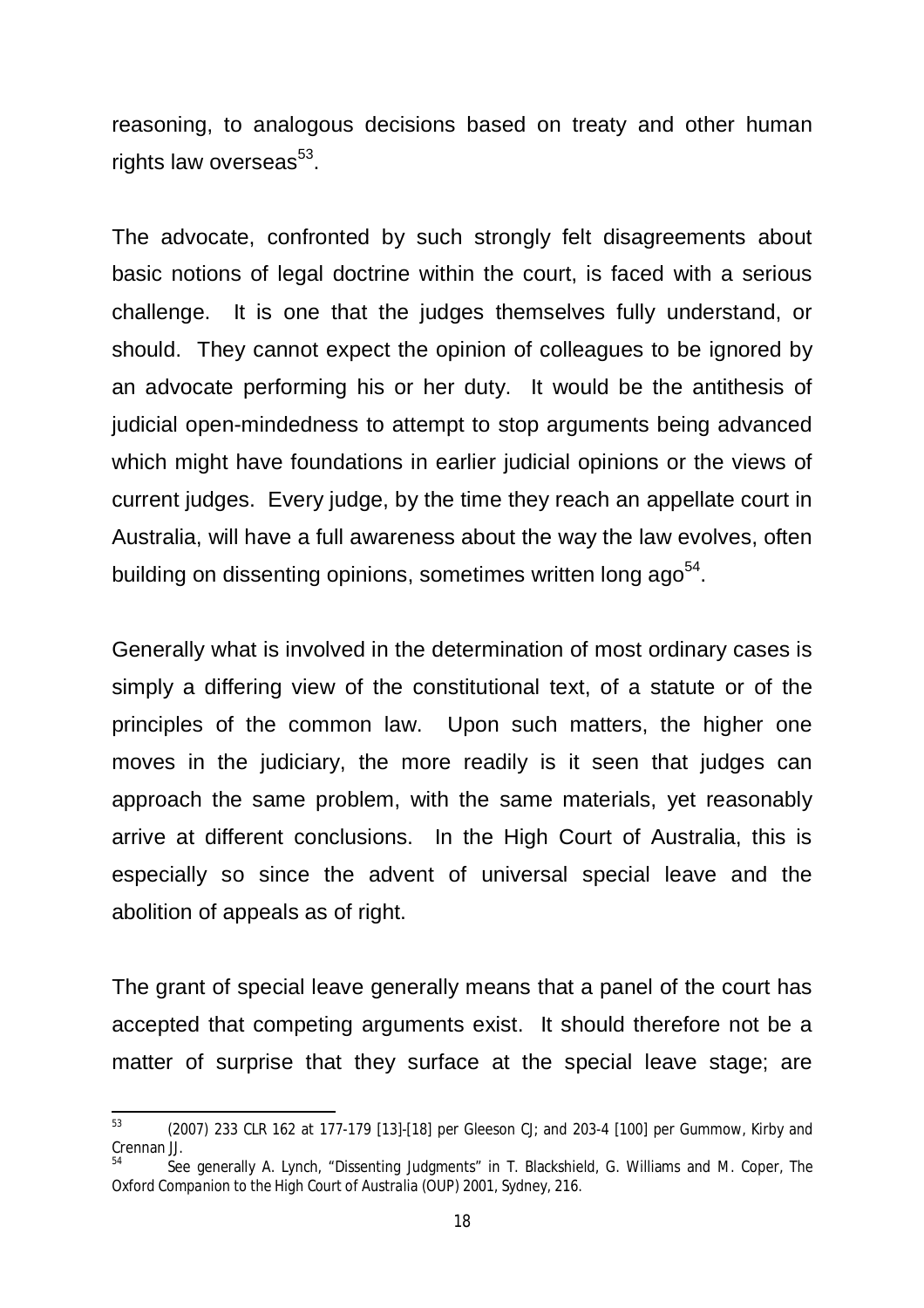sharpened in the oral hearing of the appeal; and emerge fully formed when the final reasons are published, supporting the reasoning favoured by the participating members of the Court. In the context of the inevitability of the disagreement over particular cases, most oral argumentation in appellate courts in Australia is combative but not unduly unpleasant. That, at least is at it should be. It is how I always endeavoured to make it. I always regarded personal unpleasantness, directed at an advocate (or a colleague), as a betrayal of the professional and judicial duty $^{55}.$ 

To the end, the task of a good advocate is to attempt to hang on to the vote (and thus the reasoning) of as many judges of the appellate court as possible. At least sufficient of them to ensure success in the outcome of the proceedings. One advocate, with a large practice in the High Court in criminal appeals was Paul Byrne SC, who died in May 2009. In a tribute to his skills in differential advocacy, published as an obituary<sup>56</sup>, I described the way he deployed his talents in the appeal in *Smith v The Queen*<sup>57</sup>, decided in 2001.

<sup>55</sup> <sup>55</sup> Another commentator from the Bar made some useful practical suggestions. Apart from the obvious need to 'know the Bench', and to be aware of its members' approaches to cases, feelings and inclinations, he emphasised the necessity to "try to appeal to all members equally". This includes "eye contact which should not be confined to the presiding judge". (Email on file). Another mentioned, tellingly, the requirement to "try not to be hated". He recounted perceived prejudice by one judge that, he felt, was virtually impossible for him to overcome; rudeness and discouragement from other judges; and even cold, mocking on the part of colleagues at the Bar. Members of multi-bench courts do not see, face on, complained-of rudeness by their colleagues: face grimaces, hostility and sneering, back-turning, prolonged private conversations and even sleeping spells. It should not be thought that these are confined to lower courts. Another barrister cautioned me that "one in a thousand might come through as happily as you"; but idealism and pursuit of *pro bono* causes, he suggested, can have a tendency to cause hostility on the part of some judges that is barely disguised and profoundly discouraging. (Email on file). These remarks are recorded here as a reality check. Perhaps appellate judges should be obliged, annually, to watch film of themselves in action for an hour, given that differential advocacy is necessarily addressed to differentiated judges.

<sup>56</sup> "Paul Byrne SC, Former General Editor of the Criminal Law Journal" (2009) 33 *Criminal Law Journal*  $227.57$ 

<sup>57</sup> (2001) 206 CLR 650; cf *Evans v The Queen* (2007) 82 ALJR 250 at [55], [80], [102].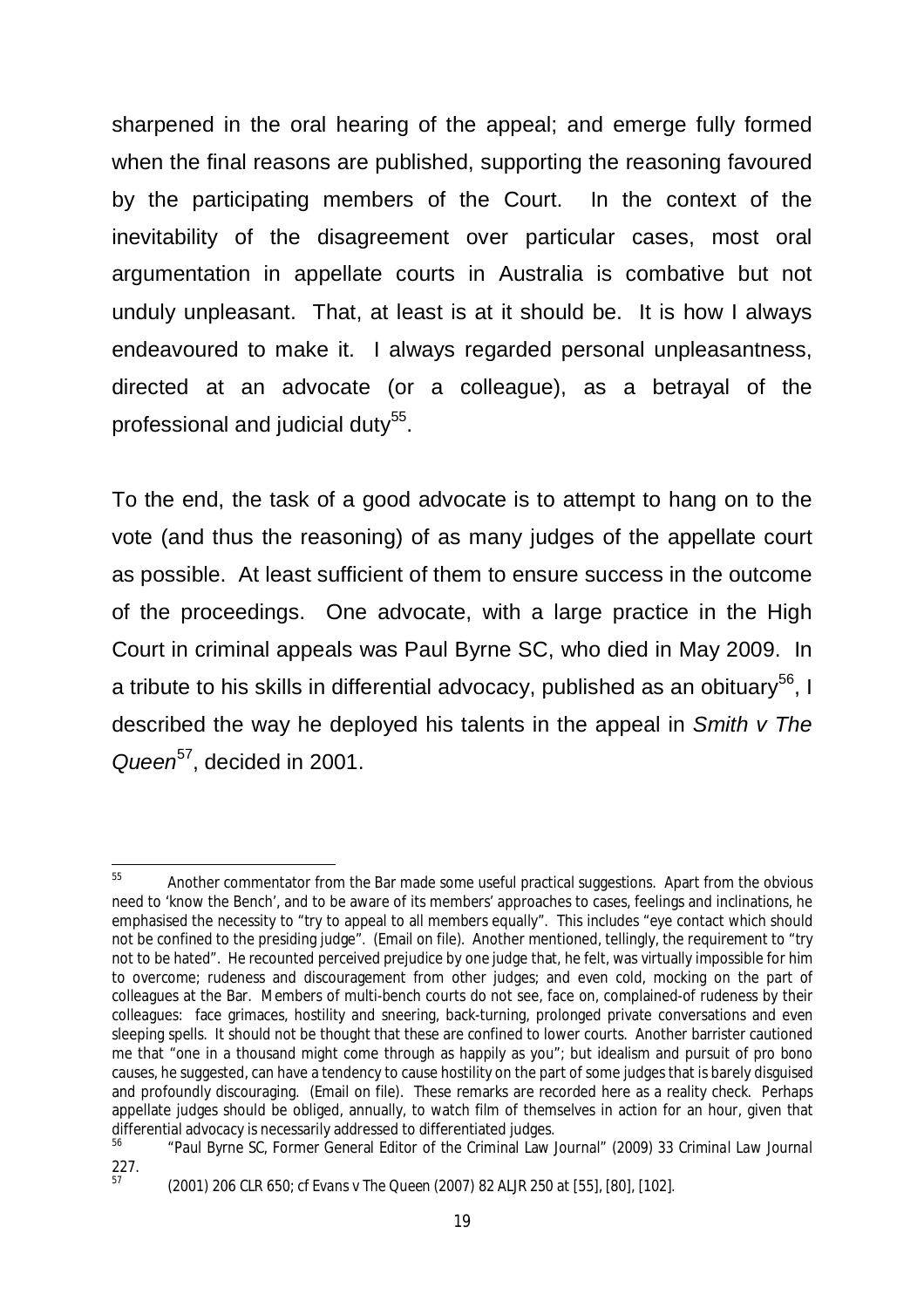The case could not have been more ordinary, except for those involved in it. Mr. Mundarra Smith was indicted on a charge of robbing a bank. There was little evidence of his involvement, except for some indistinct video film and photographs of the robbers and the oral testimony of two police officers. They were permitted, at the trial, over objection, to say that they had previously dealt with Mr. Smith on a number of occasions and that they recognised the person depicted in the photographs as him.

As originally argued in the trial, in the Court of Criminal Appeal of New South Wales and before the High Court, Paul Byrne's submission challenged the admissibility of the oral evidence of the police officers on the footing that it amounted to opinion evidence, not a statement of fact. As an opinion, it had failed to conform to the requirements for the reception of opinion evidence laid down in the *Evidence Act* 1995 (NSW), s76. The object of the submission was to keep the evidence out of the trial. The Crown accepted that, without the evidence of the police, it would be difficult for the prosecution to sustain the link between the masked man depicted in the film and photographs, and the prisoner whom the jury had found guilty.

In my tribute to Paul Byrne, I went on to describe the challenge of differential advocacy that was suddenly presented to him in the course of presenting his argument<sup>58</sup>:

"At the beginning of Paul Byrne's submissions, he was beset with questions from the Court addressed to why the evidence of the police was not inadmissible for a completely different reason, not earlier argued. This was that the evidence was irrelevant and hence inadmissible in accordance with the fundamental rules of evidence law and s55 of the Act.

 $58$ 

<sup>58</sup> (2009) 33 *Criminal Law Journal* 227 at 229.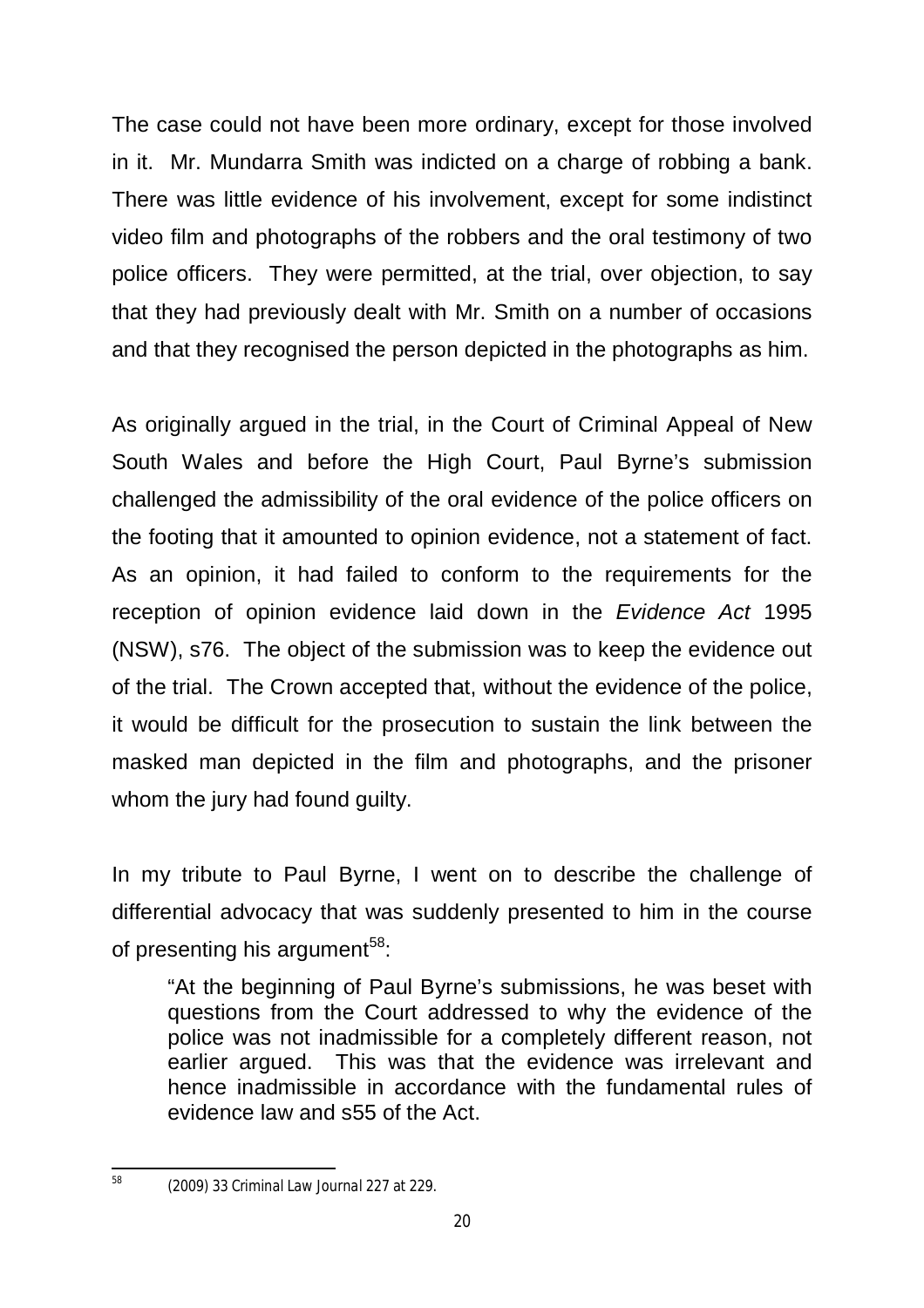My view was that the evidence of police officers who knew the accused was relevant, even perhaps too relevant, and so could afford the linkage required on that basis. I thought there was more in the opinion point. But as the argument unfolded, the Court grew more and more attracted to its own theory. This, as you know, sometimes happens. Paul Byrne's challenge, looking at us with his thoughtful eyes, was to hold on to me, whilst embracing enthusiastically the arguments that seemed to be carrying the day with my colleagues.

In the end, Paul Bryne won us all. It was triumph of differential persuasion. Not an easy task for an advocate to run inconsistent and even contradictory arguments. Only a specialist in forensic persuasion can do this with ease. Paul Byrne was such an expert. He won the appeal.

I can still see him accepting my analysis and then, without a blush, turning to accept the analysis urged on him by Justice Hayne."

## **AN END TO FAIRY TALES**

One could comb through the decisions of the High Court of Australia since 1903, other Australian appellate courts and indeed courts of the common law throughout the world, and find many similar instances of differential argumentation, skilfully deployed. Because the advocate does not know the outcomes of pre- and post-hearing conferences of the judges and post-argument consideration in the privacy of each judge's contemplation, the advocate can never be certain as to how the cards will fall out, prior to the announcement of orders<sup>59</sup>.

Holding on to any judges who favour the outcome sought is the ultimate challenge for the advocate. For the judges, the challenge is more complex. It is to work within the bounds set by applicable considerations of authority, principle and policy and then to explain how, doing so, supports the orders ultimately proposed by the judge. Although some

<sup>59</sup> R. Sackville, "Appellate Advocacy" (1996) 15 *Australian Bar Review* 99; McHugh, above n14, 85.